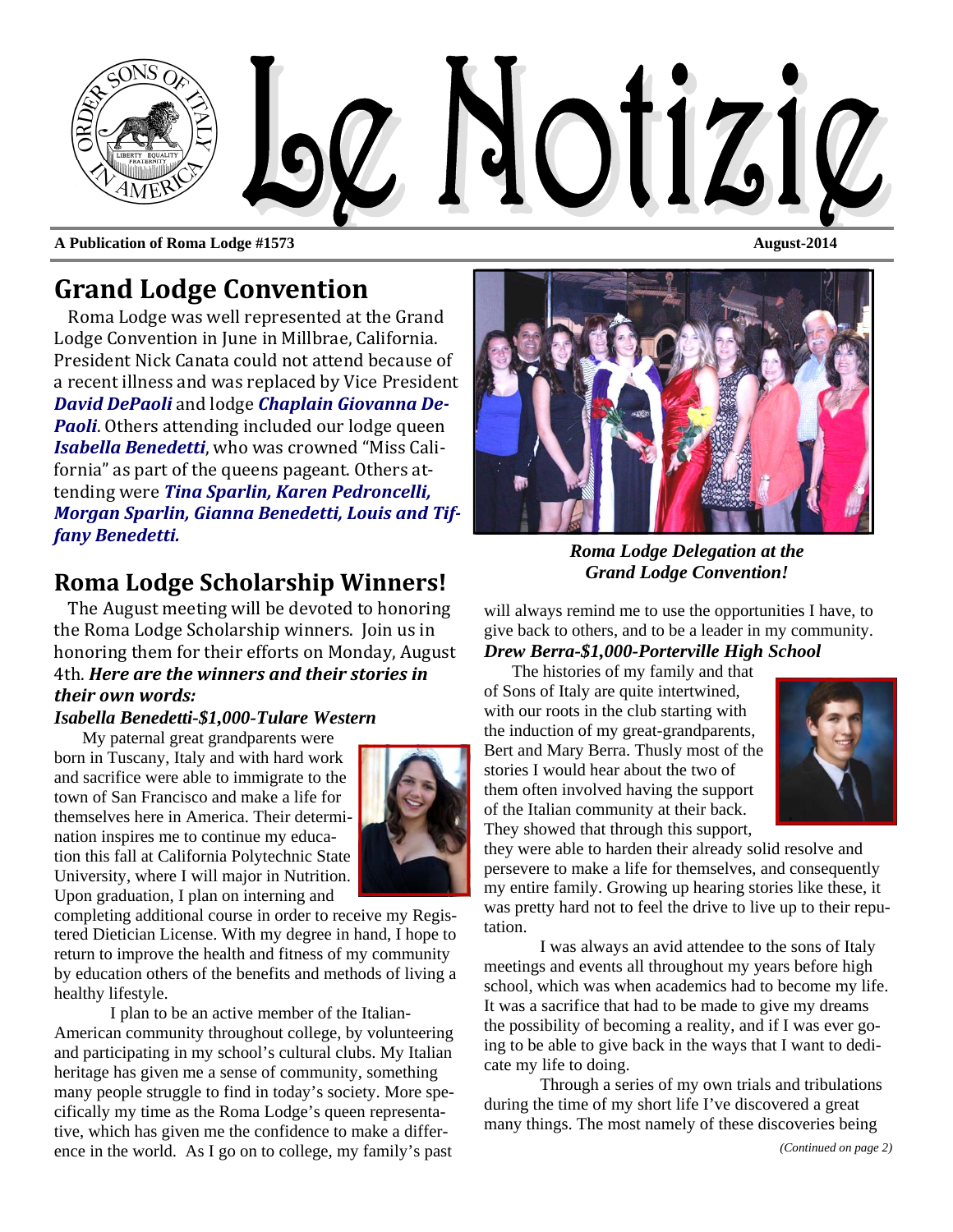#### *(Continued from page 1)*

the realization that I wanted to dedicate myself to becoming a doctor specializing in some facet of pediatrics. Basing my work ethic off the example that has been left for me through the generations of my family, and pulling in my own intrinsic motivation, I've been able to climb my way towards this goal. I currently have a GPA above 4.0, dedicated to months to my standardized testing preparation, and have gotten into UC Davis under a pre-med major of biochemistry and molecular biology.

#### *Kylee Cleek-\$1,000-Jasper High School-Indiana*

A journey usually has a destination. A beginning always has and end.

One's life is often, a combination of many journeys, with many beginnings, and all of which include success, failures, hopes, dreams, and often disappointments. My journey began in Tulare, California, as a small child who had two very supportive parents and grand-



parents. I was loved, cared for, and always encouraged to follow my dreams and achieve as much as I could. Schooling was a priority, and even though I sometimes was challenged I always had my parents to help me through it. I did attend two elementary schools due to my parents separating, and over the years I have learned to adjust, and continue forward. After I graduated from Elementary School, I moved to live with my mother in Indiana. I began, a whole new life, starting a new high school, with a completely different environment. One thing remained the same for me, whether I am in California or Indiana both of my parents continues to enforce the importance of school and a College Education.

 My childhood has consisted of many activities from church, family, various organizations, and endless hours of studying, sports, and 4-H. Roma Lodge was one of the first organizations; I was very involved in, because of my grandparents and family. I always looked forward to Christmas time, to participate with my three cousins in the program, my family loved to watch us perform. I always enjoyed working with my great-grandmother at the May Dinner helping her with the salads, and eventually moving to the main dish. Shortly after entering high school, I needed to get a job which forced to give up one of my true loves of life, play soccer. This was a disappointment for me, because I have played soccer for many years, and not only was an All Star, and traveled with several teams, but the friendships that I had developed and the many games we won, along with the medals and trophies, are all memories that I hold dear to my heart. Work was not nearly as fun as sports, and it consisted of waiting on tables and eventually being the hostess and maneuvering the cash registers. I generally work weekends and sometimes during the week.

 I have always enjoyed working with computers, math, and love the business end of things. I have numerous teachers in my family who I admired for what they are doing for students, and have also been blessed with many dedicated teachers over the years, who have inspired me, helped me, and pushed me, to learn. They have made school a good place to be and made me want to continue to learn and be a good student. I have also been able to tutor students which I always enjoyed. All of this has made me want to pursue a career in teaching, a profession I would be proud to be in.

 At this time in my life, my high school years are ending, graduation is near, and I will again, being a new journey, where the destination is clear. I plan to attend college at Indiana State University, pursuing in business education and this is where my dream as an educator will begin.

#### *Garrett Costa-\$1,000-Reedley High School*

I was born and raised in Squaw Valley to my parents Edward and Kristina Costa. We live on our cattle ranch that has been in our family since 1958. The brand we use on our cattle today is five generations old. My family works together every day and because of this I have strong family values, These values come from my Great Grandpa John Dutto and Great



Grandma Annie Dutto. Great Grandpa was a charter member of the Roma Lodge and Grandma is a 70 year member! As a member myself, I have attended and participated in the Christmas Dinner Talent Show playing piano and guitar. Traditionally, my favorite food is Great Grandma's raviolis.

I am continuing my education at Modesto Junior College majoring in Physical Education. After that I will attend Fresno State University. I am planning on teaching P.E. at the high school level and coach baseball, my favorite sport. I plan to continue working on our cattle ranch.

I hope what I have learned by playing baseball will help me with my future goals of becoming a teacher and coach. I want to play at the college level and continue learning the game of baseball to pass down this knowledge to future ball players.

This scholarship would definitely help me with the financial burden of college costs. I hope you will consider me as the recipient of the Sons of Italy, Roma Lodge scholarship.

#### *Anthony Moore-\$500-Monache High School*

My Great Grandfather, John Berriola, migrated from Italy to the United States when he was a young boy. After arriving at Ellis Island, he and his family moved to Arkansas. When he was an adult, he became a farmer, particularly farming olives. He later moved to the central valley of Califor-



*(Continued on page 3)*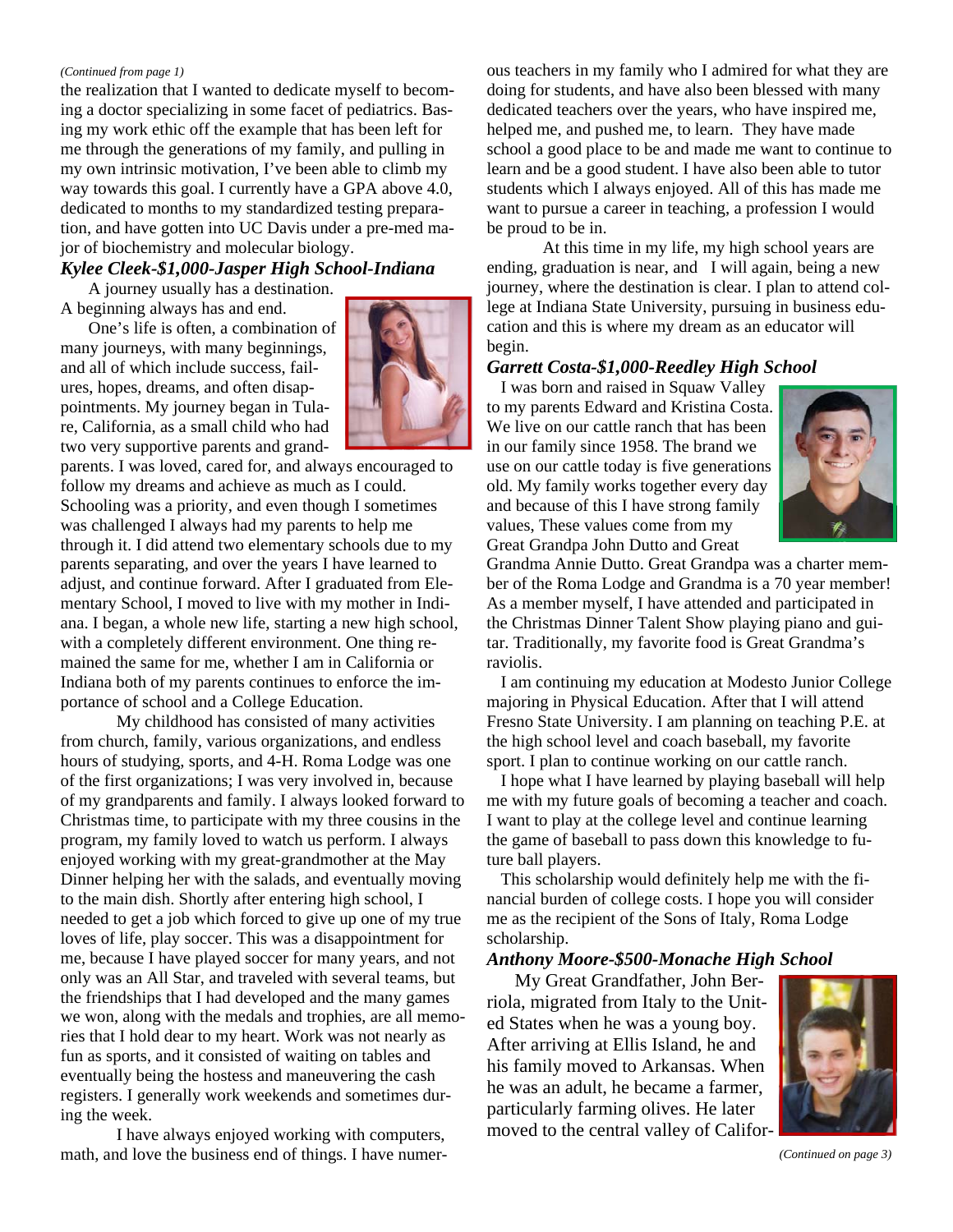nia where he continued to farm olives.

 My educational goals are to attend Stanford University, graduate with both my bachelors and masters degrees, and then attend Stanford Medical School. My major of choice is Biochemistry. In medical school, I hope to pursue my career goal of becoming a neurosurgeon. After graduating from medical school with a medical degree, I hope to open a private practice where I could develop my career. My father is an alcoholic and a drug addict who has never been involved in my life. My mother has raised me by herself. It will be difficult to afford college, as I only have the financial support of one parent, who has 3 other children. This scholarship would contribute to my college finances which will make it possible for me to attend college. I have worked very hard for my education, and it has not been unrewarded. I am ranked as the top student among my graduating class, and I have maintained over a 4.0 GPA since my freshman year. I am a valedictorian and a scholar athlete. I am also team captain of both the water polo and swim team at my school. I believe that I am a worthy recipient for this scholarship because I have achieved high academics while being an active leader at my school and in my community.

### *Ashley King-\$500-Tulare Western High School*

For years I have been dreaming about college and how I can't wait to be successful. This upcoming year I have been given the opportunity to finally start to make my dreams a reality. I have a strong desire to be the first person in my immediate family to attend, and graduate from a four year university. In the fall I plan on  $\frac{1}{\sqrt{1+\frac{1}{\sqrt{1+\frac{1}{\sqrt{1+\frac{1}{\sqrt{1+\frac{1}{\sqrt{1+\frac{1}{\sqrt{1+\frac{1}{\sqrt{1+\frac{1}{\sqrt{1+\frac{1}{\sqrt{1+\frac{1}{\sqrt{1+\frac{1}{\sqrt{1+\frac{1}{\sqrt{1+\frac{1}{\sqrt{1+\frac{1}{\sqrt{1+\frac{1}{\sqrt{1+\frac{1}{\sqrt{1+\frac{1}{\sqrt{1+\frac{1}{\sqrt{1+\frac{1}{\sqrt{1+\frac{$ attending Cal-State Los Angeles and ma-



joring in psychology with an emphasis in marriage and family therapy. I believe my passion for marriage and family therapy spurred from my desire to help people, and through my history of coming from a family with parents who were separated.

 On a personal level, some of my goals include owning my own office in a large city and being involved in my community. I have been raised in a family who is very involved, and I plan to follow in my mother and grand mother's footsteps in the leadership of whatever city I end up in.

 Even though my mother and step father have good jobs, with four children money is still very tight. My biggest struggle for college will just be affording to attend. My other brothers and sisters also have big dreams of college so not only will my mom have to put me through school, she will also have to invest in them. I will be taking out loans and hopefully be granted scholarship money to help pay my way through college.

I believe that I deserve the Sons of Italy-Roma Lodge Scholarship because I am a very determined and hard working student. I have plans to become great things, and college is the fist step in achieving all of my goals. Receiving this scholarship would help to financially secure me to attend college, and become successful.

## *Sebastian James Pedroncelli*

Sebastian was born on July 9,2014 at 10:10 PM and weighed in at 5 lbs 8oz and was 19 inches long.

His parents are lodge members *Shaun* and *Sylvia Pedroncelli* His grandparents are lodge members *Ron and Karen Pedroncelli* his Great grandparents are lodge members *Mabel Curti, Lillian Cotta, and Lawrence Cotta. Sunshine News!* 



Get well wishes goes to *Faye Taylor* who underwent recent surgery. We understand that *Gary Giraudi* has also had recent surgery.

## *Where's my Calendar?*

At the June meeting a lot of discussion was held about the cost of the *LeNotizie*. Since the meeting we have developed a new website for the lodge. The site contains a Google Calendar application that lists all the lodge members birthdays. All you need to do is look at the website to see whose birthdays fall on which day each month. We have also included on the website the sponsors who contribute to support the publication. It costs 45 cents to print the calendar and sponsor page which would run about \$65 per month or \$715 per year in savings. We will decide at the August meeting if we want to continue printing the extra page.

## *Junior Member and Scholarship Night*

Our August meeting is scheduled for August 4th and it will be our Junior Member and Scholarship Night honoring our junior members and our scholarship winners. Frances Della will be on hand to introduce our scholarship recipients and we will have the junior members conduct the meeting. Plan to attend a great evening of good food and fellowship.